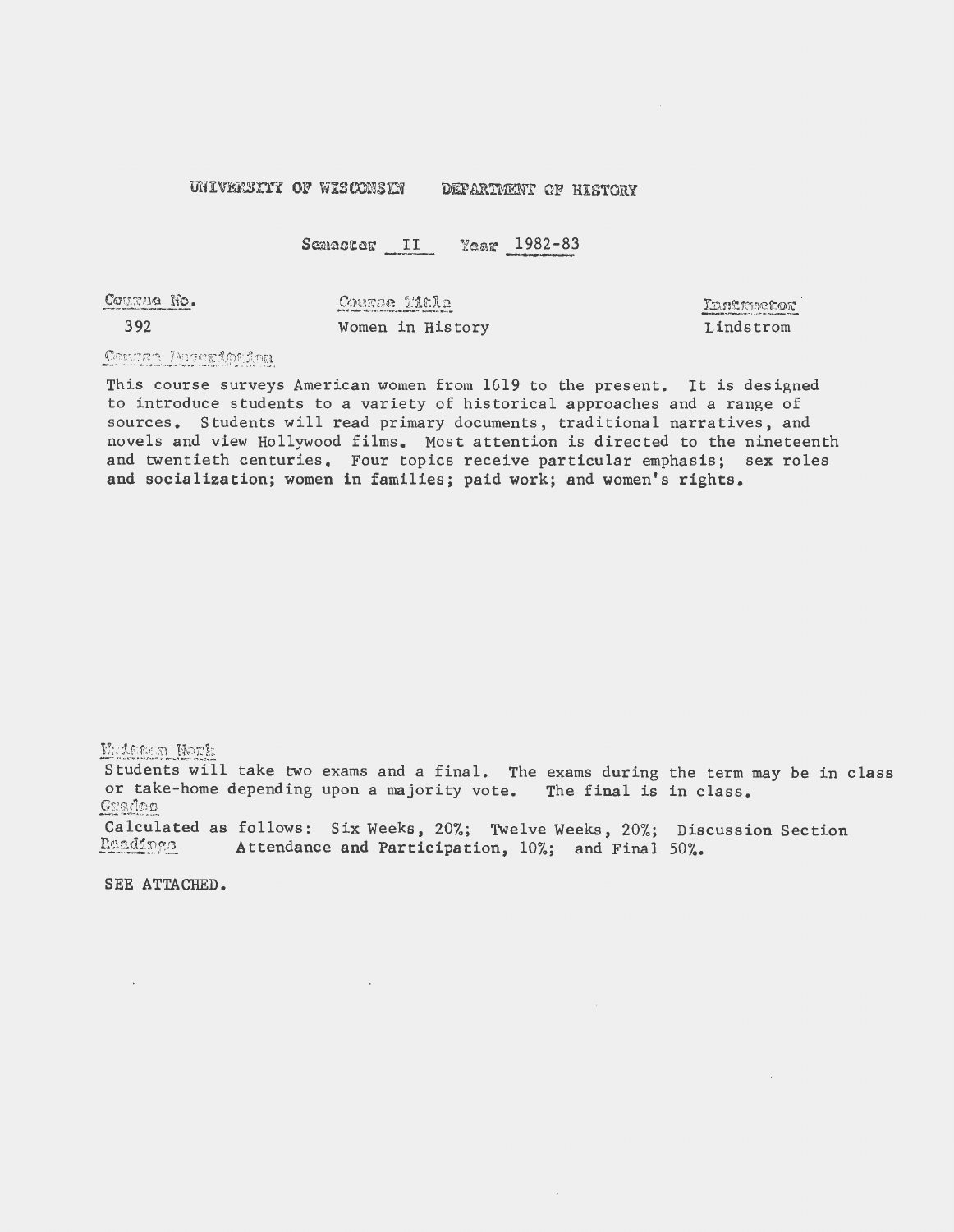History 392 Spring 1982-83

Required Texts: Alcott, L., Little Women Chafe, W., The American Woman: Her Changing Social, Economic, and Political Roles, 1920-1970 Chopin, K., The Awakening Evans, s., Personal Politics Friedman, J.E., and W.G. Shade, Our American Sisters (3rd Edition) Morrison, T., The Bluest Eye Schneir, M., Feminism: The Essential Historical Writings Lecture Topics and Reading Assignments: Jan. 24 Themes in Women's History 26 The Colonial Family 28 Work UNIT I: To 1868 Read: Friedman & Shade, pp. 41-86 31 Witchcraft Feb. 2 Women's Status on the Eve of the American Revolution 4 The Cult of True Womanhood: I Read: Friedman & Shade, pp. 87-153 7 The Cult of True Womanhood: II 9 The Cult of True Womanhood: III 11 Feminization of Religion & Culture Read: Friedman and Shade, pp. 196-212, Alcott 14 Women's Work in Industrializing America 16 Women in Slavery 18 Missionary, Moral Reform, and Antislavery Societies Read: Friedman and Shade, pp. 183-196, 213-226, 267-290; Schneir, pp. 49-61 21 The First Woman Question 23 Women's Rights, 1848-1868 25 Legal and Educational Advances Read: Friedman and Shade, pp. 291-316 ; Schneir, pp. 2-24, 35-48, 62-131 28 EXAM UNIT II: 1869-1929 March 2 Education and the Professions 4 Social Feminism Ho Discussion Sections 7 Black Women in Reform 9 Women in the Marketplace: I 11 Women in the Marketplace: II Read: Friedman and Shade, 348-71, 393-410, 432-43